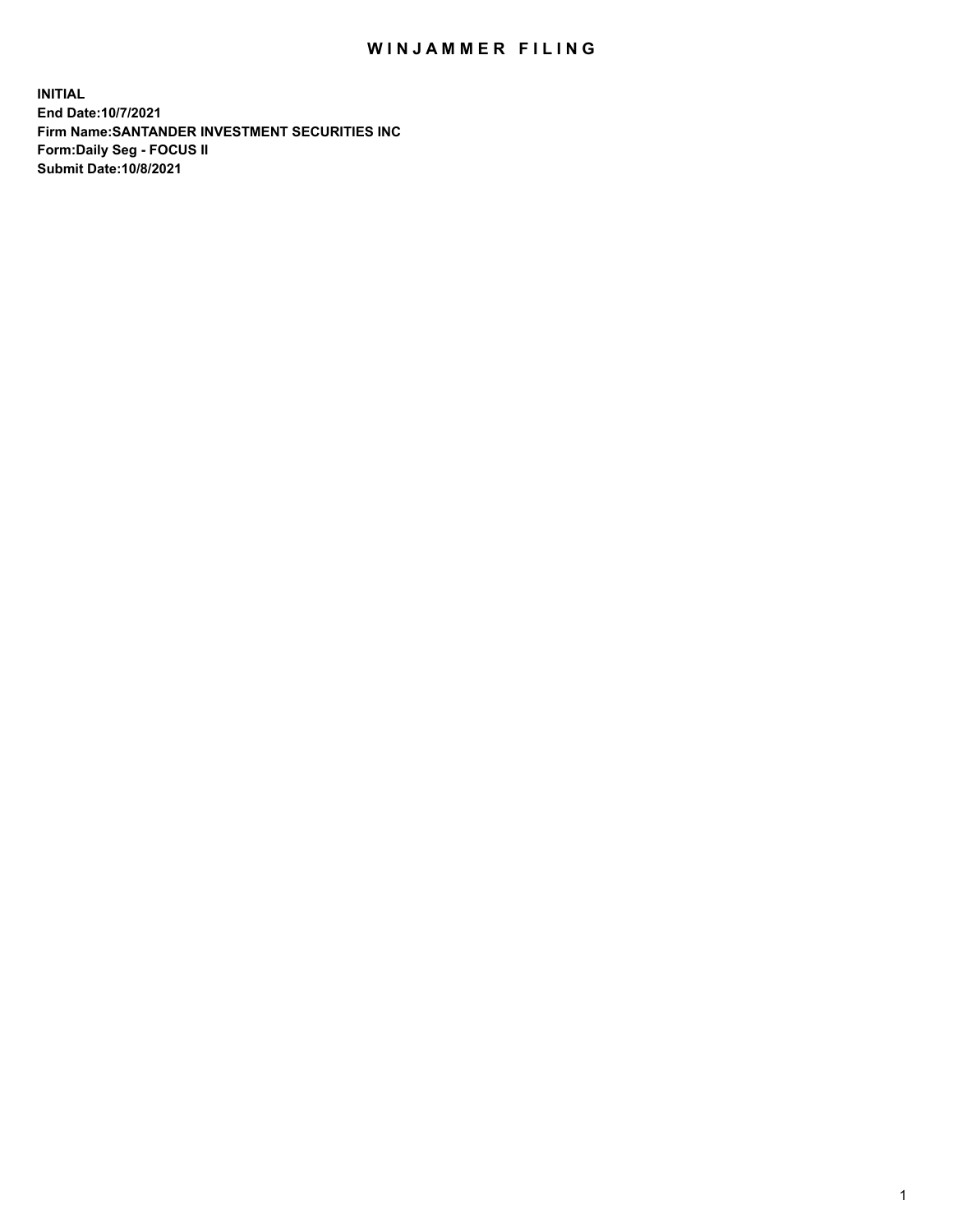**INITIAL End Date:10/7/2021 Firm Name:SANTANDER INVESTMENT SECURITIES INC Form:Daily Seg - FOCUS II Submit Date:10/8/2021 Daily Segregation - Cover Page**

| $0091090001 - 00101 + 090$                                                        |                                                      |  |  |  |  |
|-----------------------------------------------------------------------------------|------------------------------------------------------|--|--|--|--|
| Name of Company                                                                   | <b>SANTANDER INVESTMENT</b><br><b>SECURITIES INC</b> |  |  |  |  |
| <b>Contact Name</b>                                                               | <b>Richard Ro</b>                                    |  |  |  |  |
| <b>Contact Phone Number</b>                                                       | (212) 350-3662                                       |  |  |  |  |
| <b>Contact Email Address</b>                                                      | richard.ro@santander.us                              |  |  |  |  |
| FCM's Customer Segregated Funds Residual Interest Target (choose one):            |                                                      |  |  |  |  |
| a. Minimum dollar amount: ; or                                                    | 70,000,000                                           |  |  |  |  |
| b. Minimum percentage of customer segregated funds required:%; or                 | $\overline{\mathbf{0}}$                              |  |  |  |  |
| c. Dollar amount range between: and; or                                           | 0 <sub>0</sub>                                       |  |  |  |  |
| d. Percentage range of customer segregated funds required between:% and%.         | 0 <sub>0</sub>                                       |  |  |  |  |
| FCM's Customer Secured Amount Funds Residual Interest Target (choose one):        |                                                      |  |  |  |  |
| a. Minimum dollar amount: ; or                                                    | $\frac{0}{0}$                                        |  |  |  |  |
| b. Minimum percentage of customer secured funds required:%; or                    |                                                      |  |  |  |  |
| c. Dollar amount range between: and; or                                           | 0 <sub>0</sub>                                       |  |  |  |  |
| d. Percentage range of customer secured funds required between: % and %.          | 0 <sub>0</sub>                                       |  |  |  |  |
| FCM's Cleared Swaps Customer Collateral Residual Interest Target (choose one):    |                                                      |  |  |  |  |
| a. Minimum dollar amount: ; or                                                    | $\frac{0}{0}$                                        |  |  |  |  |
| b. Minimum percentage of cleared swaps customer collateral required:% ; or        |                                                      |  |  |  |  |
| c. Dollar amount range between: and; or                                           | 0 <sub>0</sub>                                       |  |  |  |  |
| d. Percentage range of cleared swaps customer collateral required between:% and%. | 0 <sub>0</sub>                                       |  |  |  |  |

Attach supporting documents CH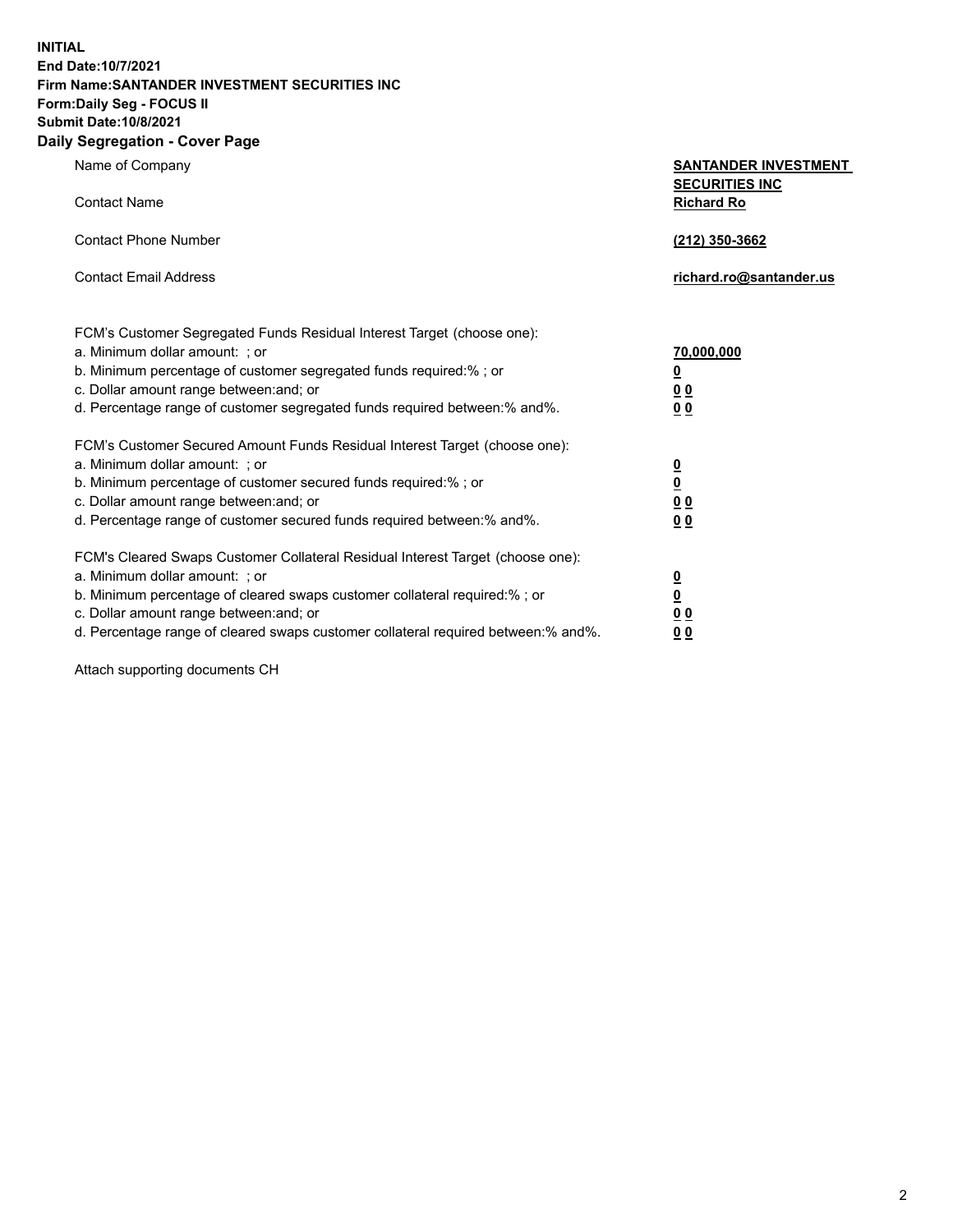**INITIAL End Date:10/7/2021 Firm Name:SANTANDER INVESTMENT SECURITIES INC Form:Daily Seg - FOCUS II Submit Date:10/8/2021 Daily Segregation - Secured Amounts**

|     | Foreign Futures and Foreign Options Secured Amounts                                         |                                 |
|-----|---------------------------------------------------------------------------------------------|---------------------------------|
|     | Amount required to be set aside pursuant to law, rule or regulation of a foreign            | $0$ [7305]                      |
|     | government or a rule of a self-regulatory organization authorized thereunder                |                                 |
| 1.  | Net ledger balance - Foreign Futures and Foreign Option Trading - All Customers             |                                 |
|     | A. Cash                                                                                     | $0$ [7315]                      |
|     | B. Securities (at market)                                                                   | $0$ [7317]                      |
| 2.  | Net unrealized profit (loss) in open futures contracts traded on a foreign board of trade   | $0$ [7325]                      |
| 3.  | Exchange traded options                                                                     |                                 |
|     | a. Market value of open option contracts purchased on a foreign board of trade              | $0$ [7335]                      |
|     | b. Market value of open contracts granted (sold) on a foreign board of trade                | $0$ [7337]                      |
| 4.  | Net equity (deficit) (add lines 1. 2. and 3.)                                               | $0$ [7345]                      |
| 5.  | Account liquidating to a deficit and account with a debit balances - gross amount           | $0$ [7351]                      |
|     | Less: amount offset by customer owned securities                                            | 0 [7352] 0 [7354]               |
| 6.  | Amount required to be set aside as the secured amount - Net Liquidating Equity              | $0$ [7355]                      |
|     | Method (add lines 4 and 5)                                                                  |                                 |
| 7.  | Greater of amount required to be set aside pursuant to foreign jurisdiction (above) or line | $0$ [7360]                      |
|     | 6.                                                                                          |                                 |
|     | FUNDS DEPOSITED IN SEPARATE REGULATION 30.7 ACCOUNTS                                        |                                 |
| 1.  | Cash in banks                                                                               |                                 |
|     | A. Banks located in the United States                                                       | $0$ [7500]                      |
|     | B. Other banks qualified under Regulation 30.7                                              | 0 [7520] 0 [7530]               |
| 2.  | Securities                                                                                  |                                 |
|     | A. In safekeeping with banks located in the United States                                   | $0$ [7540]                      |
|     | B. In safekeeping with other banks qualified under Regulation 30.7                          | 0 [7560] 0 [7570]               |
| 3.  | Equities with registered futures commission merchants                                       |                                 |
|     | A. Cash                                                                                     | $0$ [7580]                      |
|     | <b>B.</b> Securities                                                                        | $0$ [7590]                      |
|     | C. Unrealized gain (loss) on open futures contracts                                         | $0$ [7600]                      |
|     | D. Value of long option contracts                                                           | $0$ [7610]                      |
|     | E. Value of short option contracts                                                          | 0 [7615] 0 [7620]               |
| 4.  | Amounts held by clearing organizations of foreign boards of trade                           |                                 |
|     | A. Cash                                                                                     | $0$ [7640]                      |
|     | <b>B.</b> Securities                                                                        | $0$ [7650]                      |
|     | C. Amount due to (from) clearing organization - daily variation                             | $0$ [7660]                      |
|     | D. Value of long option contracts                                                           | $0$ [7670]                      |
| 5.  | E. Value of short option contracts                                                          | 0 [7675] 0 [7680]               |
|     | Amounts held by members of foreign boards of trade<br>A. Cash                               |                                 |
|     |                                                                                             | 0 [7700]<br>$0$ [7710]          |
|     | <b>B.</b> Securities                                                                        |                                 |
|     | C. Unrealized gain (loss) on open futures contracts<br>D. Value of long option contracts    | $0$ [7720]<br>$0$ [7730]        |
|     | E. Value of short option contracts                                                          |                                 |
| 6.  | Amounts with other depositories designated by a foreign board of trade                      | 0 [7735] 0 [7740]<br>$0$ [7760] |
| 7.  | Segregated funds on hand                                                                    | $0$ [7765]                      |
| 8.  | Total funds in separate section 30.7 accounts                                               | $0$ [7770]                      |
| 9.  | Excess (deficiency) Set Aside for Secured Amount (subtract line 7 Secured Statement         | $0$ [7380]                      |
|     | Page 1 from Line 8)                                                                         |                                 |
| 10. | Management Target Amount for Excess funds in separate section 30.7 accounts                 | $0$ [7780]                      |
| 11. | Excess (deficiency) funds in separate 30.7 accounts over (under) Management Target          | $0$ [7785]                      |
|     |                                                                                             |                                 |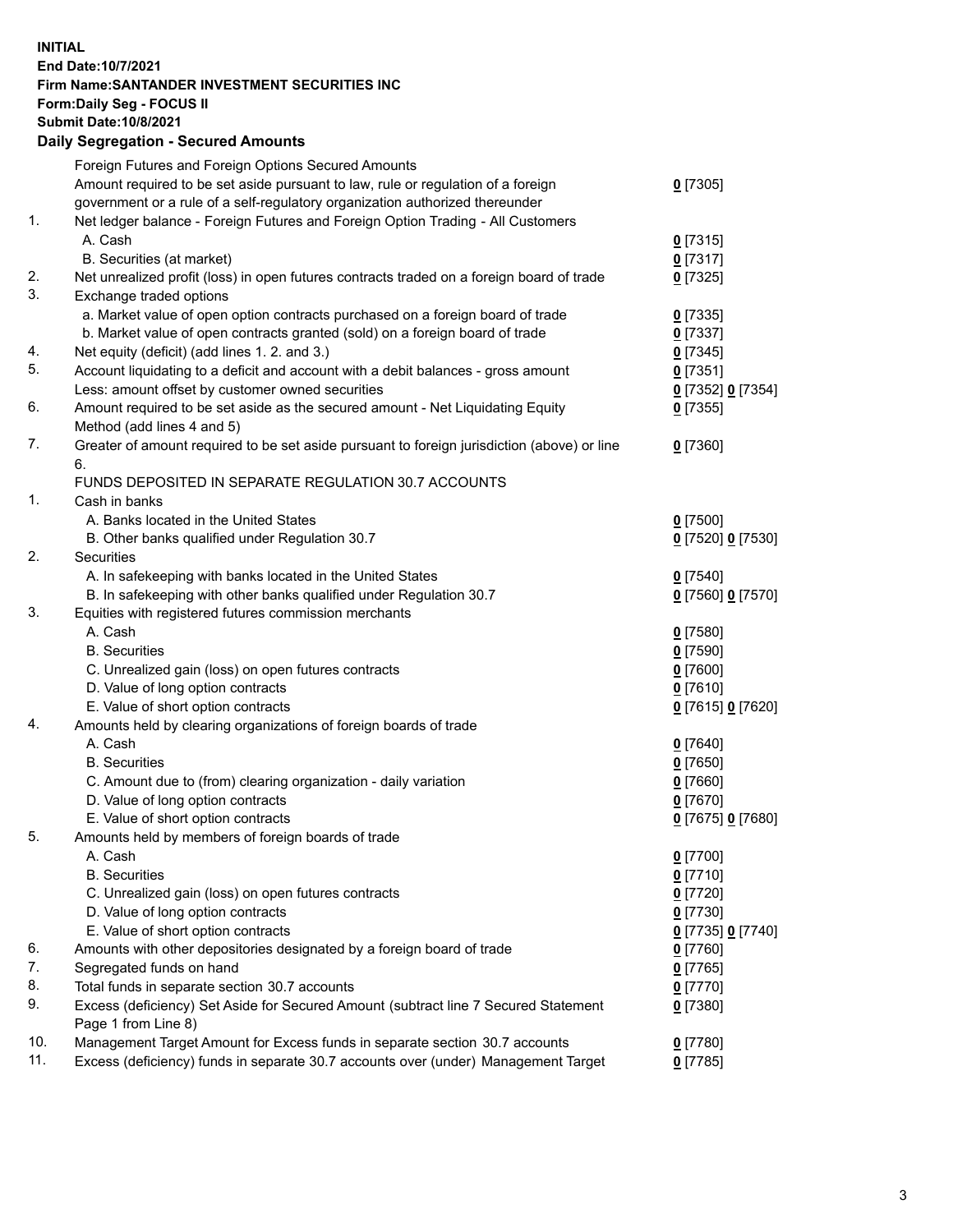| <b>INITIAL</b> |                                                                                     |                      |
|----------------|-------------------------------------------------------------------------------------|----------------------|
|                | End Date: 10/7/2021                                                                 |                      |
|                | Firm Name: SANTANDER INVESTMENT SECURITIES INC                                      |                      |
|                | Form: Daily Seg - FOCUS II                                                          |                      |
|                | <b>Submit Date: 10/8/2021</b>                                                       |                      |
|                | Daily Segregation - Segregation Statement                                           |                      |
|                | SEGREGATION REQUIREMENTS(Section 4d(2) of the CEAct)                                |                      |
| 1.             | Net ledger balance                                                                  |                      |
|                | A. Cash                                                                             | 2,714,649,097 [7010] |
|                | B. Securities (at market)                                                           | $0$ [7020]           |
| 2.             | Net unrealized profit (loss) in open futures contracts traded on a contract market  | -580,473,700 [7030]  |
| 3.             | Exchange traded options                                                             |                      |
|                | A. Add market value of open option contracts purchased on a contract market         | 56,687,891 [7032]    |
|                | B. Deduct market value of open option contracts granted (sold) on a contract market | -28,707,988 [7033]   |
| 4.             | Net equity (deficit) (add lines 1, 2 and 3)                                         | 2,162,155,300 [7040] |
| 5.             | Accounts liquidating to a deficit and accounts with                                 |                      |
|                | debit balances - gross amount                                                       | $0$ [7045]           |
|                | Less: amount offset by customer securities                                          | 0 [7047] 0 [7050]    |
| 6.             | Amount required to be segregated (add lines 4 and 5)                                | 2,162,155,300 [7060] |
|                | FUNDS IN SEGREGATED ACCOUNTS                                                        |                      |
| 7.             | Deposited in segregated funds bank accounts                                         |                      |
|                | A. Cash                                                                             | 278,481,420 [7070]   |
|                | B. Securities representing investments of customers' funds (at market)              | $0$ [7080]           |
|                | C. Securities held for particular customers or option customers in lieu of cash (at | $0$ [7090]           |
|                | market)                                                                             |                      |
| 8.             | Margins on deposit with derivatives clearing organizations of contract markets      |                      |
|                | A. Cash                                                                             | 1,967,446,568 [7100] |
|                | B. Securities representing investments of customers' funds (at market)              | $0$ [7110]           |
|                | C. Securities held for particular customers or option customers in lieu of cash (at | $0$ [7120]           |
| 9.             | market)                                                                             |                      |
| 10.            | Net settlement from (to) derivatives clearing organizations of contract markets     | -39,411,637 [7130]   |
|                | Exchange traded options<br>A. Value of open long option contracts                   | 56,687,891 [7132]    |
|                | B. Value of open short option contracts                                             | -28,707,988 [7133]   |
| 11.            | Net equities with other FCMs                                                        |                      |
|                | A. Net liquidating equity                                                           | $0$ [7140]           |
|                | B. Securities representing investments of customers' funds (at market)              | $0$ [7160]           |
|                | C. Securities held for particular customers or option customers in lieu of cash (at | $0$ [7170]           |
|                | market)                                                                             |                      |
| 12.            | Segregated funds on hand                                                            | $0$ [7150]           |
| 13.            | Total amount in segregation (add lines 7 through 12)                                | 2,234,496,254 [7180] |
| 14.            | Excess (deficiency) funds in segregation (subtract line 6 from line 13)             | 72,340,954 [7190]    |
| 15.            | Management Target Amount for Excess funds in segregation                            | 70,000,000 [7194]    |
| 16.            | Excess (deficiency) funds in segregation over (under) Management Target Amount      | 2,340,954 [7198]     |
|                | Excess                                                                              |                      |